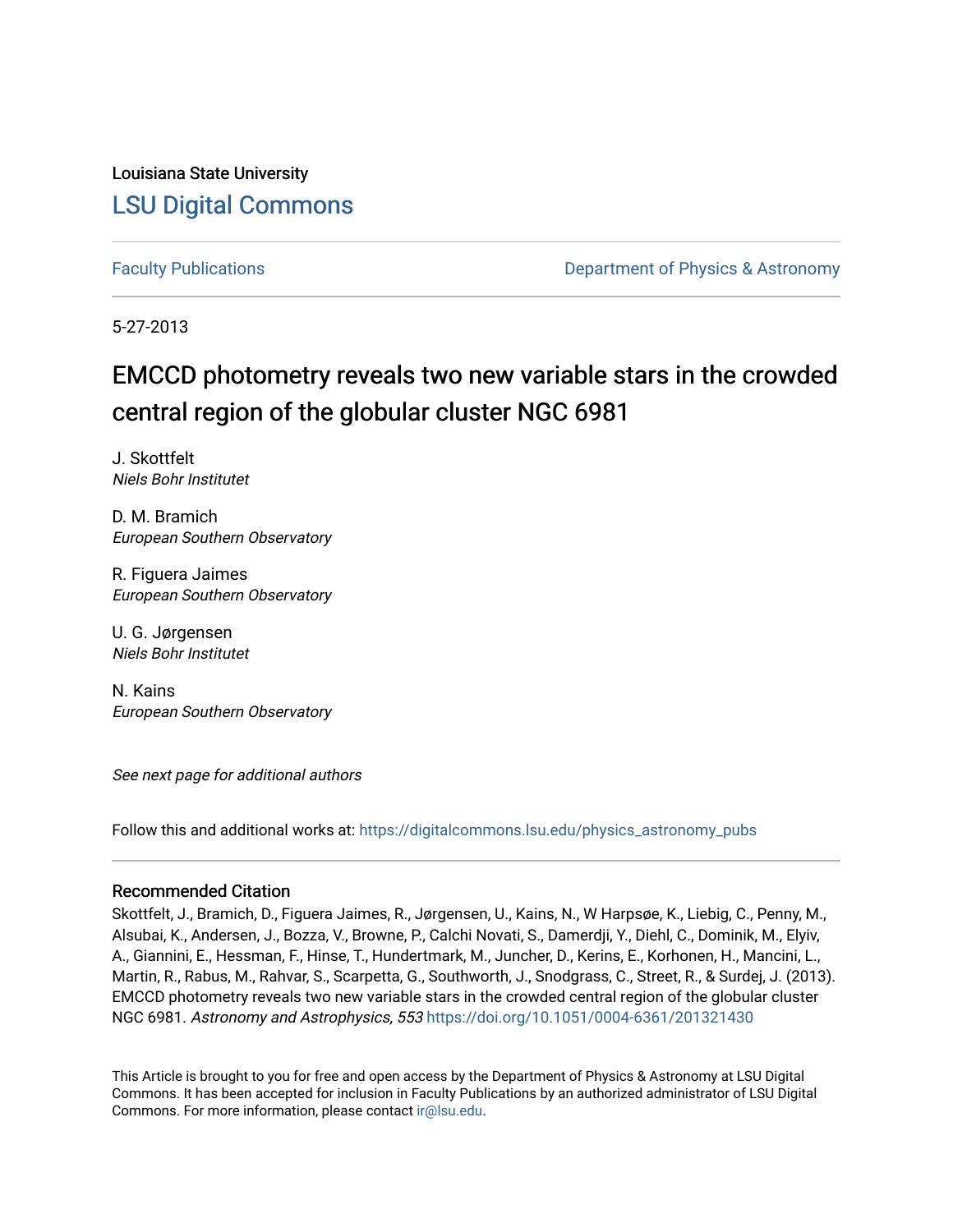## Authors

J. Skottfelt, D. M. Bramich, R. Figuera Jaimes, U. G. Jørgensen, N. Kains, K. B. W Harpsøe, C. Liebig, M. T. Penny, K. A. Alsubai, J. M. Andersen, V. Bozza, P. Browne, S. Calchi Novati, Y. Damerdji, C. Diehl, M. Dominik, A. Elyiv, E. Giannini, F. Hessman, T. C. Hinse, M. Hundertmark, D. Juncher, E. Kerins, H. Korhonen, L. Mancini, R. Martin, M. Rabus, S. Rahvar, G. Scarpetta, J. Southworth, C. Snodgrass, R. A. Street, and J. Surdej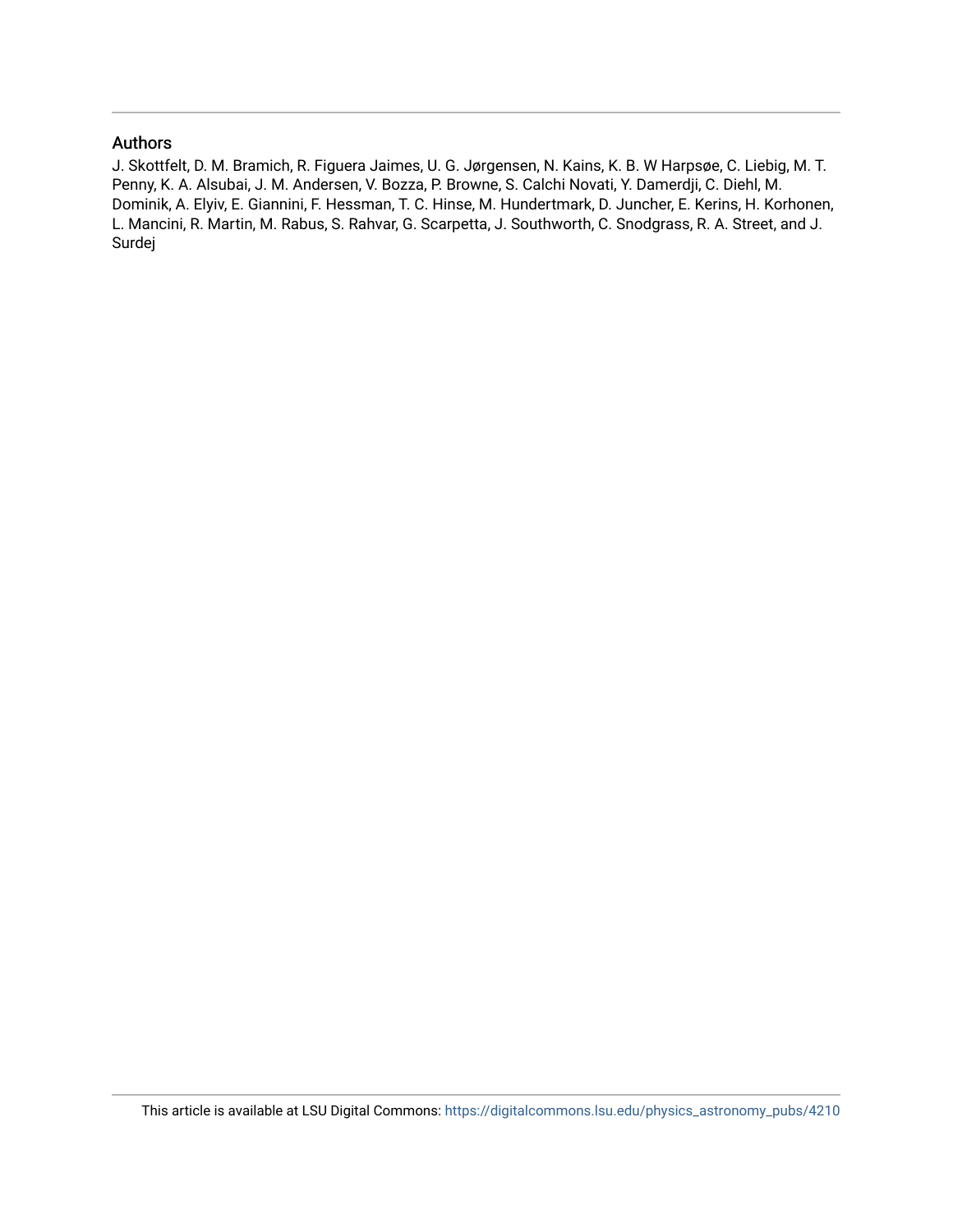# **EMCCD photometry reveals two new variable stars in the crowded central region of the globular cluster NGC 6981**-**(Research Note)**

J. Skottfelt<sup>1,2</sup>, D. M. Bramich<sup>3</sup>, R. Figuera Jaimes<sup>3,4</sup>, U. G. Jørgensen<sup>1,2</sup>, N. Kains<sup>3</sup>, K. B. W Harpsøe<sup>1,2</sup>, C. Liebig<sup>4</sup>, M. T. Penny<sup>5</sup>, K. A. Alsubai<sup>6</sup>, J. M. Andersen<sup>7,2</sup>, V. Bozza<sup>8,9</sup>, P. Browne<sup>4</sup>, S. Calchi Novati<sup>10</sup>, Y. Damerdji<sup>11</sup>, C. Diehl<sup>12,13</sup>, M. Dominik<sup>4,\*\*</sup>, A. Elyiv<sup>11,14</sup>, E. Giannini<sup>12</sup>, F. Hessman<sup>15</sup>, T. C. Hinse<sup>16</sup>, M. Hundertmark<sup>4</sup>,

D. Juncher<sup>1,2</sup>, E. Kerins<sup>17</sup>, H. Korhonen<sup>1,2</sup>, L. Mancini<sup>18</sup>, R. Martin<sup>19</sup>, M. Rabus<sup>20</sup>, S. Rahvar<sup>21</sup>, G. Scarpetta<sup>10,8,9</sup>,

J. Southworth<sup>22</sup>, C. Snodgrass<sup>23</sup>, R. A. Street<sup>24</sup>, J. Surdej<sup>11</sup>, J. Tregloan-Reed<sup>22</sup>, C. Vilela<sup>22</sup>, and A. Williams<sup>19</sup>

- <sup>1</sup> Niels Bohr Institute, University of Copenhagen, Juliane Maries Vej 30, 2100 København Ø, Denmark e-mail: skottfelt@astro.ku.dk; uffegj@nbi.dk
- <sup>2</sup> Centre for Star and Planet Formation, Natural History Museum, University of Copenhagen, Østervoldgade 5-7, 1350 København K, Denmark
- <sup>3</sup> European Southern Observatory, Karl-Schwarzschild-Straße 2, 85748 Garching bei München, Germany e-mail: dbramich@eso.org
- <sup>4</sup> SUPA, University of St Andrews, School of Physics & Astronomy, North Haugh, St Andrews, KY16 9SS, UK e-mail: rfiguera@eso.org; robertofiguera@gmail.com
- <sup>5</sup> Department of Astronomy, Ohio State University, 140 W. 18th Ave., Columbus, OH 43210, USA
- <sup>6</sup> Qatar Foundation, PO Box 5825 Doha, Qatar
- <sup>7</sup> Department of Astronomy, Boston University, 725 Commonwealth Avenue, Boston, MA 02215, USA
- <sup>8</sup> Dipartimento di Fisica "E. R. Caianiello", Università di Salerno, via Ponte Don Melillo, 84084 Fisciano (SA), Italy
- Istituto Nazionale di Fisica Nucleare, Sezione di Napoli, Napoli, Italy
- <sup>10</sup> Istituto Internazionale per gli Alti Studi Scientifici (IIASS), 84019 Vietri Sul Mare (SA), Italy
- <sup>11</sup> Institut d'Astrophysique et de Géophysique, Université de Liège, Allée du 6 Août, Bât. B5c, 4000 Liège, Belgium
- <sup>12</sup> Astronomisches Rechen-Institut, Zentrum für Astronomie der Universität Heidelberg, Mönchhofstr. 12-14, 69120 Heidelberg, Germany
- <sup>13</sup> Hamburger Sternwarte, Universität Hamburg, Gojenbergsweg 112, 21029 Hamburg, Germany
- <sup>14</sup> Main Astronomical Observatory, Academy of Sciences of Ukraine, vul. Akademika Zabolotnoho 27, 03680 Kyiv, Ukraine<br><sup>15</sup> Institut für Astrophysik, Georg-August-Universität Göttingen, Friedrich-Hund-Platz 1, 37077 Göttin
- 
- 
- 
- 
- 
- <sup>16</sup> Korea Astronomy and Space Science Institute, 305-348 Daejeon, Republic of Korea<br><sup>17</sup> Jodrell Bank Centre for Astrophysics, University of Manchester, Oxford Road, Manchester M13 9PL, UK<br><sup>18</sup> Max Planck Institute for A Santiago, Chile
- <sup>21</sup> Department of Physics, Sharif University of Technology, PO Box 11155-9161 Tehran, Iran<br><sup>22</sup> Astrophysics Group, Keele University, Staffordshire, ST5 5BG, UK
- 
- <sup>23</sup> Max-Planck-Institute for Solar System Research, Max-Planck Str. 2, 37191 Katlenburg-Lindau, Germany
- <sup>24</sup> Las Cumbres Observatory Global Telescope Network, 6740 Cortona Drive, Suite 102, Goleta, CA 93117, USA

Received 7 March 2013 / Accepted 12 April 2013

#### **ABSTRACT**

Two previously unknown variable stars in the crowded central region of the globular cluster NGC 6981 are presented. The observations were made using the electron multiplying CCD (EMCCD) camera at the Danish 1.54 m Telescope at La Silla, Chile. The two variables were not previously detected by conventional CCD imaging because of their proximity to a bright star. This discovery demonstrates that EMCCDs are a powerful tool for performing high-precision time-series photometry in crowded fields and near bright stars, especially when combined with difference image analysis.

**1. Introduction**

**Key words.** globular clusters: individual: NGC 6981 – stars: variables: RR Lyrae – instrumentation: high angular resolution – stars: variables: general

# A census of the variable stars in the globular cluster NGC 6981

was performed by [Bramich et al.](#page-5-0) [\(2011,](#page-5-0) hereafter B11). Using data from 10 nights of observations with a conventional CCD

<sup>-</sup> Based on data collected by MiNDSTEp with the Danish 1.54 m telescope.

<sup>\*\*</sup> Royal Society University Research Fellow.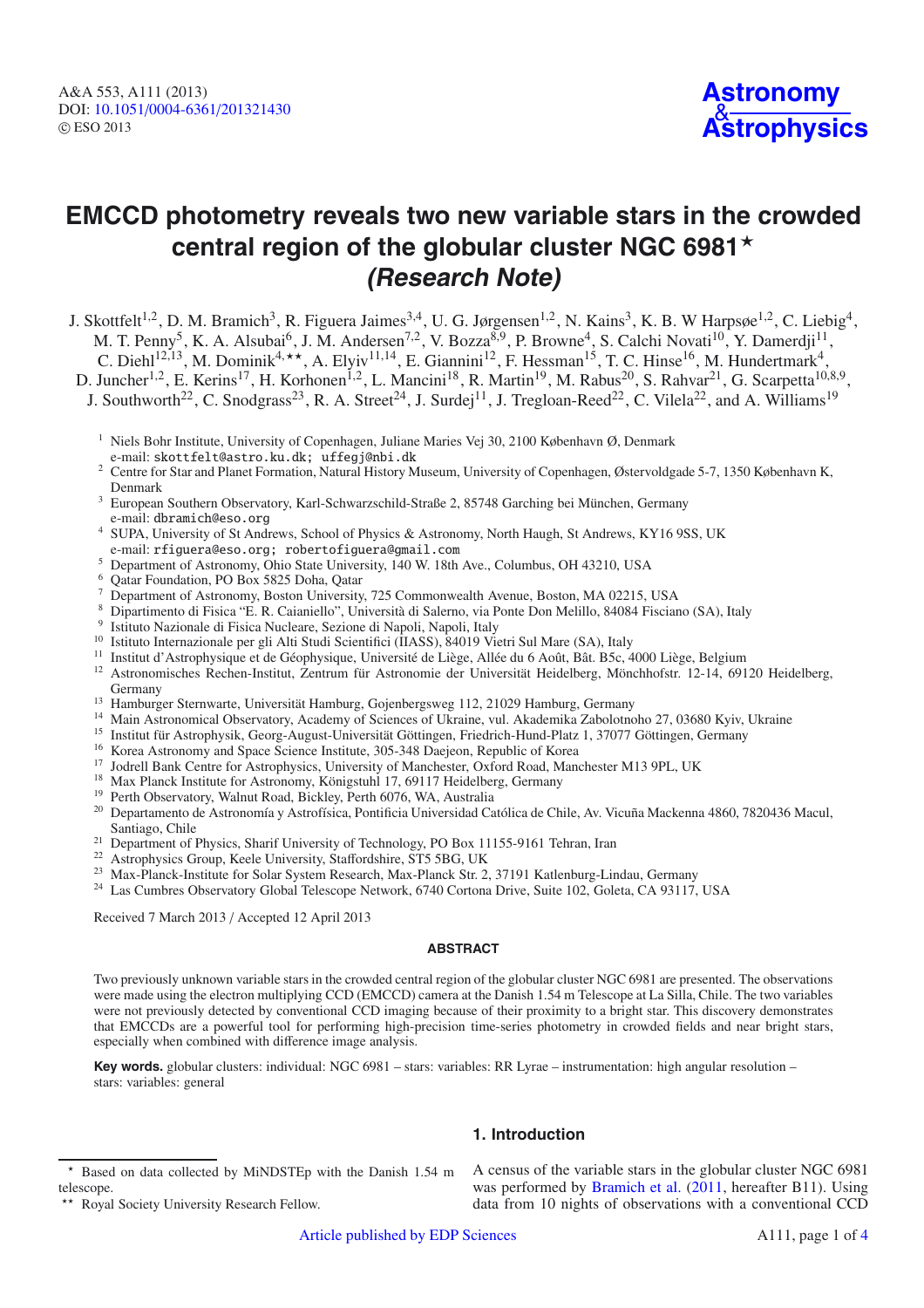they were able to confirm the variability of 29 stars and refute the suspected variability of 20 others. Furthermore, 11 new RR Lyrae stars and 3 new SX Phoenicis stars were found in the study, bringing the total number of confirmed variable stars in NGC 6981 to 43.

A problem with using a conventional CCD is that to obtain a reasonable signal-to-noise ratio (S/N) for the fainter objects in an image, the pixels in the brightest stars may well be saturated. For difference image analysis (DIA), which is currently the best way to extract precise photometry in crowded star fields (e.g. towards the Galactic bulge, in the central regions of globular clusters, etc.), the saturation of the brightest stars is even more problematic because the saturated pixels affect nearby pixels during the convolution of the reference image. Hence we cannot perform photometric measurements using DIA near saturated stars in conventional CCD images, which has a negative impact on the completeness of variability studies in crowded fields. In B11, there are 4 saturated stars in the central region of their *V* reference image for NGC 6981, and it is therefore conceivable that their variable star census could have missed relatively bright variable stars (e.g. RR Lyraes). An improved completeness in variability studies makes it possible to draw firmer conclusions about Oosterhoff classification [\(Smith 1995\)](#page-5-2) and to examine whether there is a gradient in the physical properties between the central and outer parts of the cluster.

Electron multiplying CCDs (EMCCDs) are conventional CCDs with an extended serial register where the signal is amplified by impact ionisation before it is read out. This means that the readout noise is negligible when compared to the signal, even at very high readout speeds (10−100 frames/s), enabling the possibility of high frame-rate imaging. Numerous articles have described the possibility of using EMCCDs to obtain very high spatial resolution; see for instance [Mackay et al.](#page-5-3) [\(2004\)](#page-5-3); [Law et al.](#page-5-4) [\(2006\)](#page-5-4). However, using EMCCDs to perform precise time-series photometry without throwing away photons (i.e. *not* Lucky Imaging) is a new area of investigation and the applications are just starting to be explored.

With high frame-rate imaging much brighter stars can be observed without saturating the CCD and the individual exposures can be combined into stacked images at a later stage in order to achieve the required S/N for the objects of interest. We note that EMCCD exposures need to be calibrated in a different way to conventional CCD imaging data. The algorithms required to do this have already been developed and described by [Harpsøe et al.](#page-5-5) [\(2012](#page-5-5)).

A previous attempt to study variability in the central region of a globular cluster using EMCCD data has been made by [Díaz-Sánchez et al.](#page-5-6) [\(2012](#page-5-6)). They used FastCam at the 2.5 m Nordic Optical Telescope to obtain 200 000 exposures of the globular cluster M15 with an exposure time of 30 ms. To study the variable stars, they made a Lucky Imaging selection of the 7% sharpest images in each time interval of 8.1 min. This resulted in 20 combined images each of exposure time 21 s, where each image comes from the combination of 700 short exposures. To extract the photometry they used standard DAOPHOT PSF fitting routines. They did not find any new variable stars and no analysis of the photometric precision achieved is offered.

The DIA technique, first introduced by [Alard & Lupton](#page-5-7) [\(1998](#page-5-7)), has been improved by revisions to the algorithm presented by [Bramich](#page-5-8) [\(2008](#page-5-8)); [Bramich et al.](#page-5-9) [\(2013](#page-5-9)) and is the optimal way to perform photometry with EMCCD data in crowded fields. This method uses a numerical kernel model instead of modelling the kernel as a combination of Gaussian basis functions and can thus give better photometric precision even in very crowded regions [\(Albrow et al. 2009\)](#page-5-10). The method is also especially adept at modelling images with PSFs that are not well approximated by a Gaussian.

Using the superior resolution provided by high frame-rate imaging EMCCDs in tandem with DIA we can probe the surroundings of bright stars for variable stars which are inaccessible with conventional CCD imaging. Using this technique we are able to present EMCCD photometry of two new RR Lyrae stars in the central region of NGC 6981.

### **2. Data and reductions**

The data were obtained over two half nights (26th and 27th August 2012) at the Danish 1.54 m Telescope at La Silla Observatory, Chile, using the Andor Technology iXon+ model 897 EMCCD camera. The imaging area of the camera is  $512 \times 512$  16  $\mu$ m pixels with a pixel scale of 0.09 which gives a  $45 \times 45$  arcsec<sup>2</sup> field-of-view (FOV). With such a small FOV, we chose to target the crowded central region of NGC 6981 including the saturated stars from B11. The camera is equipped with a special long-pass filter with a cut-on wavelength of 650nm. The cut-off wavelength is determined by the sensitivity of the camera which drops to zero 0% at 1050 nm over about 250 nm. The filter thus corresponds roughly to a combination of the SDSS *i*<sup> $+z'$ </sup> filters [\(Bessell 2005](#page-5-11)). A total of 44 observations with a frame-rate of 10 Hz were obtained. Each observation contains between 3000 to 3500 exposures.

Using the algorithms described in [Harpsøe et al.](#page-5-5) [\(2012\)](#page-5-5), each exposure is bias, flat, and tip-tilt corrected, and the instantaneous image quality (PSF width) is found. Then, for each observation, the exposures are combined into images in two distinct ways:

- Quality-binned: exposures are grouped according to a binning in image quality and combined to produce images that cover a range in point-spread-function (PSF) width.
- Time-binned: exposures are grouped into time bins of width 2 min to achieve a reasonable S/N at the brightness of the RR Lyrae stars. As opposed to Lucky Imaging, all frames are used. This gives a total of 125 data points in each light curve.

To extract the photometry from the time-binned images we used the DanDIA pipeline<sup>1</sup> [\(Bramich 2008;](#page-5-8) [Bramich et al. 2013\)](#page-5-9). The pipeline has been modified to stack the sharpest of the qualitybinned images to create a high-resolution reference image from which the reference fluxes and positions of the stars are measured. The reference image, convolved with the kernel solution, is subtracted from each of the time-binned images to create difference images, and, in each difference image, the differential flux for each star is measured by scaling the PSF at the position of the star (see B11 for details). Note that we have further modified the DanDIA software to employ the appropriate noise model for EMCCD data [\(Harpsøe et al. 2012\)](#page-5-5).

### <span id="page-3-1"></span><span id="page-3-0"></span>**3. Results**

In order to detect new variable stars in our data, we constructed and visually inspected an image representing the sum of the absolute-valued difference images with pixel values in units of

<sup>&</sup>lt;sup>1</sup> DanDIA is built from the DanIDL library of IDL routines available at <http://www.danidl.co.uk>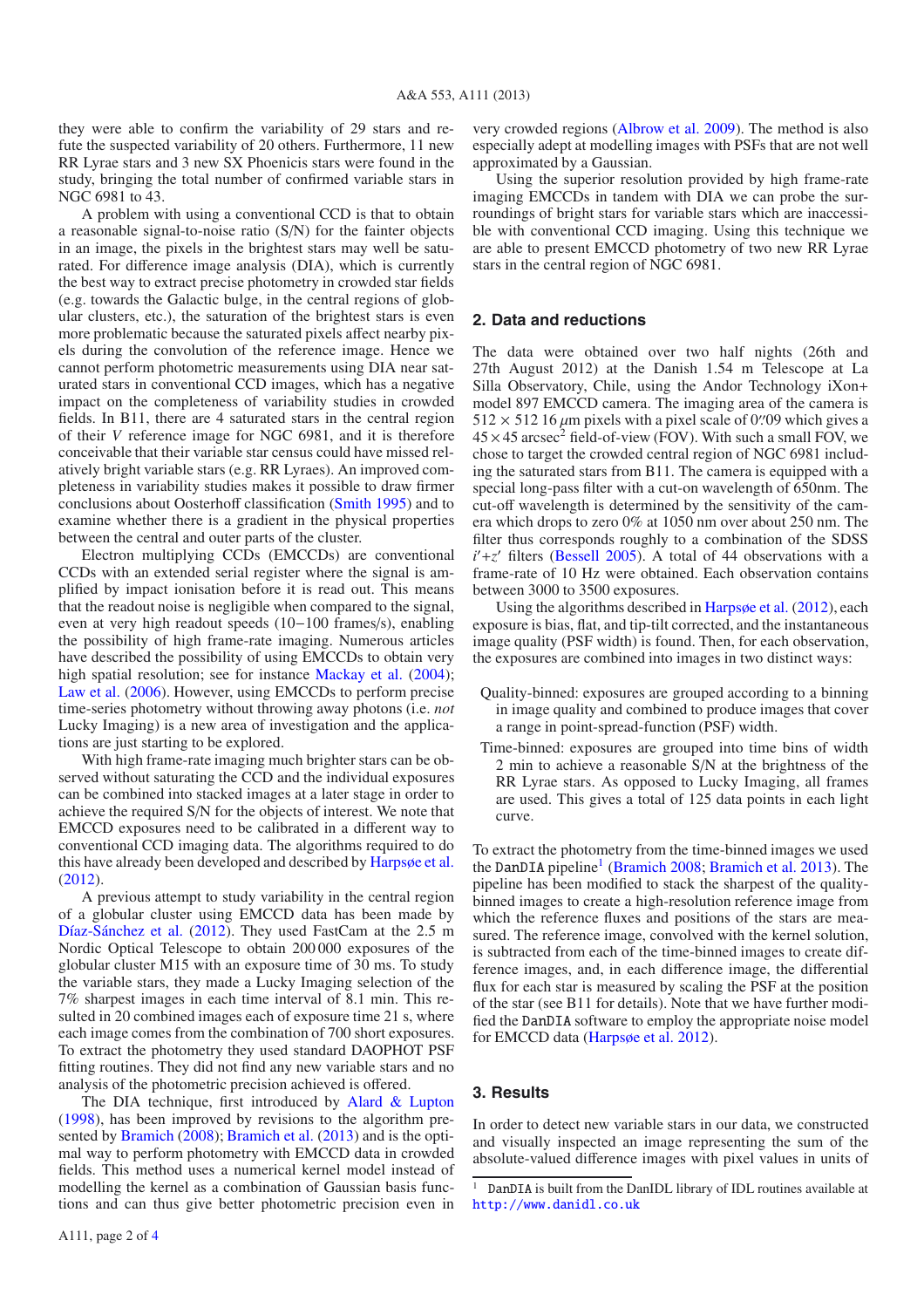<span id="page-4-0"></span>**Table 1.** Details of the two new variable stars found in NGC 6981.

| Variable   | Var.              | R A       | Dec                                                               | $T_{\rm max}$ | P              |
|------------|-------------------|-----------|-------------------------------------------------------------------|---------------|----------------|
| Star ID    | Type              | (J2000.0) | (J2000.0)                                                         | (d)           | (d)            |
| V57<br>V58 | RR1<br>$\gamma$ a |           | $20,53,27.12$ -12,32,13.9 6166.779<br>$20\,53\,27.38$ -12 32 13.3 | 6166.76       | 0.334<br>0.285 |

**Notes.** The celestial coordinates correspond to the epoch of the reference image, which is the heliocentric Julian date ∼2 456 167 d. The epoch of maximum light is given as a heliocentric Julian date  $(2\,450\,000 +)$  in Col. 5 and the period is given in Col. 6. <sup>(a)</sup> We are unable to classify this variable (see Sect. [3\)](#page-3-1).

sigma. We found two new variable stars which we assign names V57 and V58, and the details of which are given in Table [1.](#page-4-0) Both stars are located close to a bright star as can be seen in Fig. [1.](#page-4-1) In the B11 data, both of these variables are within the area that cannot be measured because of the saturated pixels from the bright star. Using the saturation limits from B11 it can be concluded that the bright star is brighter than 14th magnitude in *V*. In our data we find that the bright star is about 4 mag brighter than the RR Lyrae stars, which suggest that it is  $V \sim 13$  mag.

The light curves for the two variables are shown in Fig. [2.](#page-5-12) There is increased scatter towards the end of each night which is due to a combination of high airmass and deteriorating seeing. The variable star periods were estimated using the string-length statistic  $S<sub>O</sub>$  [\(Dworetsky 1983\)](#page-5-13) and the phased light curves are shown in Fig.  $3$ .

*V57*: with a period of 0.334 days, a sinusoidal-like light curve, and a brightness on the reference image similar to that of the other RR Lyrae stars, we can safely classify this variable as a first-overtone RR Lyrae star (RR1).

<span id="page-4-1"></span>*V58*: this object has no detectable PSF-like peak in the reference image even though it shows clear PSF-like variations in the difference images. Hence the associated object is fainter than the cluster RR Lyrae stars. The period of 0.285 days is typical of an RR1 star, although the light curve clearly deviates somewhat from being sinusoidal with relatively flat peaks and sharp drops in intensity. This star could be an eclipsing binary or an RR1 star behind the cluster. However, due to the lack of decisive evidence for either classification, we prefer to leave the variable as unclassified.

The discovery of a new RR1 variable in NGC 6981 changes the mean period of the RR1 stars from 0.308 d (B11) to 0.312 d. The updated ratio of the number of RR1 to RR Lyrae stars is found to be ∼0.17 (compared to ∼0.14 in B11). Both of these quantities still agree very well with the classification of NGC 6981 as an Oosterhoff type I cluster [\(Smith 1995\)](#page-5-2).

### **4. Conclusions**

Using EMCCD data with DIA we found two previously unknown variable stars in the crowded central region of the globular cluster NGC 6981. We have classified one variable as a firstovertone RR Lyrae and we have been unable to classify the other. The discovery of the new RR1 star consolidates the classification of NGC 6981 as an Oosterhoff type I cluster.

Both variables are located in a crowded field and close to a much brighter star. The previous study by B11 employing conventional CCD data with DIA failed to find these variables. Our discovery of these new variables in a carefully studied globular



**[Fig. 1.](http://dexter.edpsciences.org/applet.php?DOI=10.1051/0004-6361/201321430&pdf_id=1)** *Top*: a cut-out of the B11 V reference image corresponding to the field of view of the EMCCD camera. *Bottom*: finding chart (constructed using our reference image) for the variables confirmed by B11 and the two new variables V57 and V58 (note that V58 is not the star that is located at the *upper right* edge of the circle). North is up and east is to the right. The image size is  $45 \times 45$  arcsec<sup>2</sup>. Notice the greatly improved resolution compared to the B11 finding chart.

cluster is thus one of the first results to demonstrate the power of EMCCDs for high-precision time-series photometry in crowded fields. This means that EMCCDs can improve the results in a number of areas in astrophysical research, for instance the search for Earth-mass exoplanets in gravitational microlensing events, or, as mentioned here, a better constraint on the physical parameters of globular clusters.